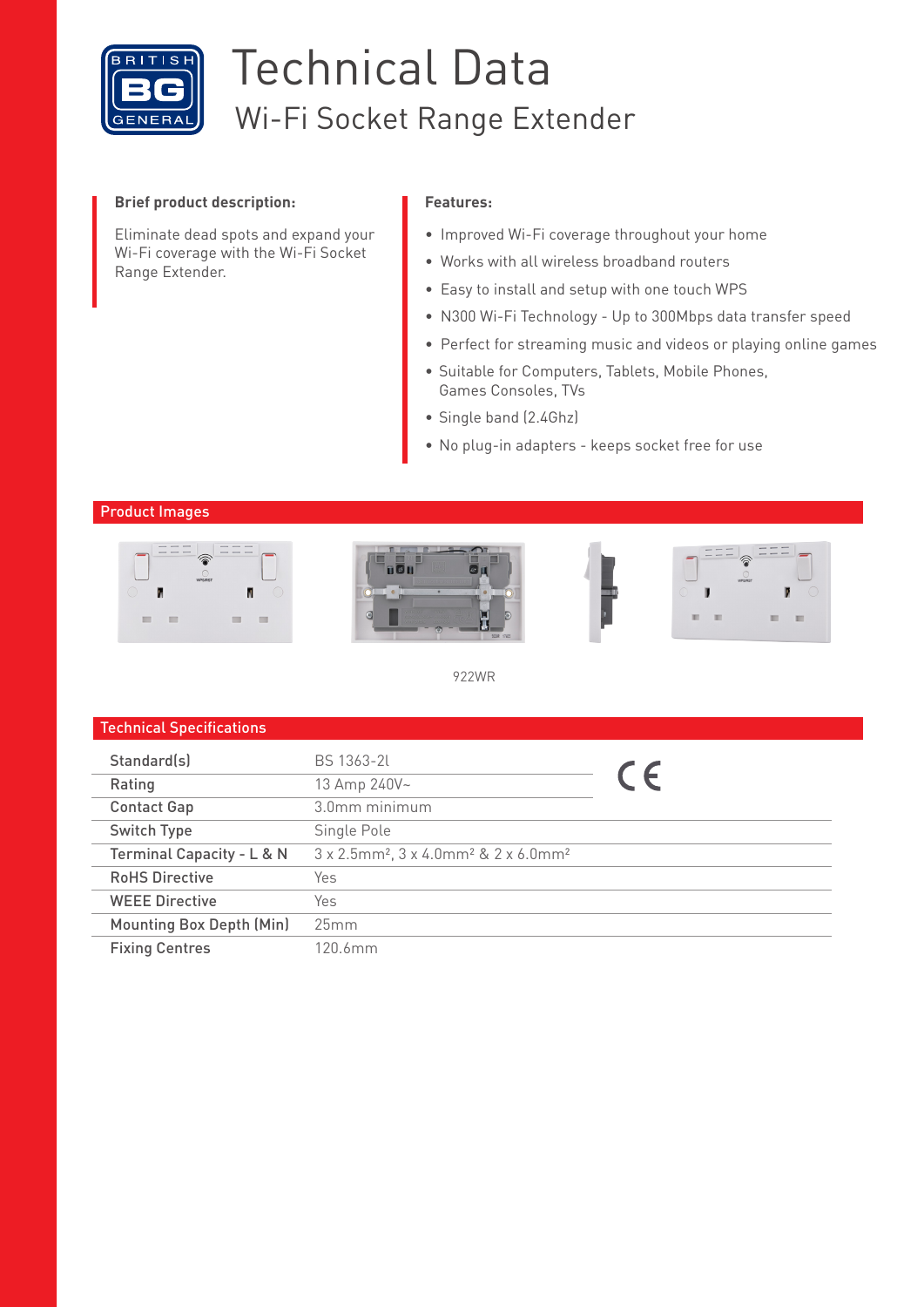

# Wi-Fi Socket Range Extender

## Wireless Specifications

## **Setup**

• WPS - Wi-Fi Protected Setup® or via web browser

#### **Wireless Band**

- 2.4ghz Single Band
- Wireless Specification

## **Wireless standards 2T2R 2.4GHz**

- IEEE 802.11n (up to 300Mbps)
- IEEE 802.11g (up to 54Mbps)
- IEEE 802.11b (up to 11Mbps)

#### **Security**

- Wi-Fi Access password
- Wi-Fi Protected Access®:
- 256-bit WPA –PSK
- 256-bit WPA2-PSK
- 256-bit WPA/WPA2-PSK

## **Minimum System Requirements**

- 802.11 b/g/n 2.4GHz wireless router with broadband internet connection
- Android 3.0, Android 4.X, IOS 5 or above
- Windows® XP 32(SP3 or greater),Windows Vista® 32/64, or Windows 7 32/64, Windows 8 32/64, Windows10 32/64; or Mac OS® X v10.5 or above
- Internet Explorer® 10.0, Firefox® 20, Google Chrome™ 25, or Safari® 5.1

## **Wiring Specification**

- 2 gang switched socket with outboard rockers
- Red rocker indicators (printed)
- Terminal capacity: 3 x 2.5mm<sup>2</sup>, 3 x 4.0mm<sup>2</sup> or 2 x 6mm<sup>2</sup>
- Minimum mounting box depth 25mm
- Twin earth fitted as standard to allow a double earth facility for installations requiring high integrity protective connection Ref. BS 7671:2008
- Supplied with 2 x 32mm screws and screw covers

## **Material**

- White moulded square edge profile
- Screw covers for sleek appearance
- Blue/Amber LED indicator

#### **Dimensions**

- 86mm x 146mm x 10mm (front plate) (H x W x D)
- Fits a standard 25mm wall box

## Line Diagrams







922WR

## Packaging Information

| Cat No. | Description   | Packaging Type |           |           | Pack Quantity |              |              | Barcode       |               |               |
|---------|---------------|----------------|-----------|-----------|---------------|--------------|--------------|---------------|---------------|---------------|
|         |               | Product        | Inner Box | Outer Box | Each          | Inner<br>Box | Outer<br>Box | Individual    | Inner Box     | Outer Box     |
| 922WR   | 2a. SP. Wi-Fi | Eco Blister    | Box       | Carton    |               |              | 50           | 5050765154611 | 5050765154628 | 5050765154635 |

| <b>Weights &amp; Dimensions</b>                                                |               |                              |                             |                               |                            |       |                   |              |              |           |
|--------------------------------------------------------------------------------|---------------|------------------------------|-----------------------------|-------------------------------|----------------------------|-------|-------------------|--------------|--------------|-----------|
| Dimensions $(L \times W \times D)$ cm<br>Weight (kg)<br>Description<br>Cat No. |               |                              |                             |                               |                            |       | $CBM$ $(m3)$      |              |              |           |
|                                                                                |               | Unpacked<br>Product          | Packed<br>Product           | Inner Box                     | Outer Box                  | Each  | Packed<br>Product | Inner<br>Box | Outer<br>Box | Outer Box |
| 922WR                                                                          | 2q, SP, Wi-Fi | $14.6 \times 8.6 \times 3.2$ | $18 \times 16.3 \times 3.5$ | $18.8 \times 16.3 \times 3.5$ | $21.5 \times 41 \times 45$ | 0.225 | 0.240             | .230         | 7.920        | 0.03      |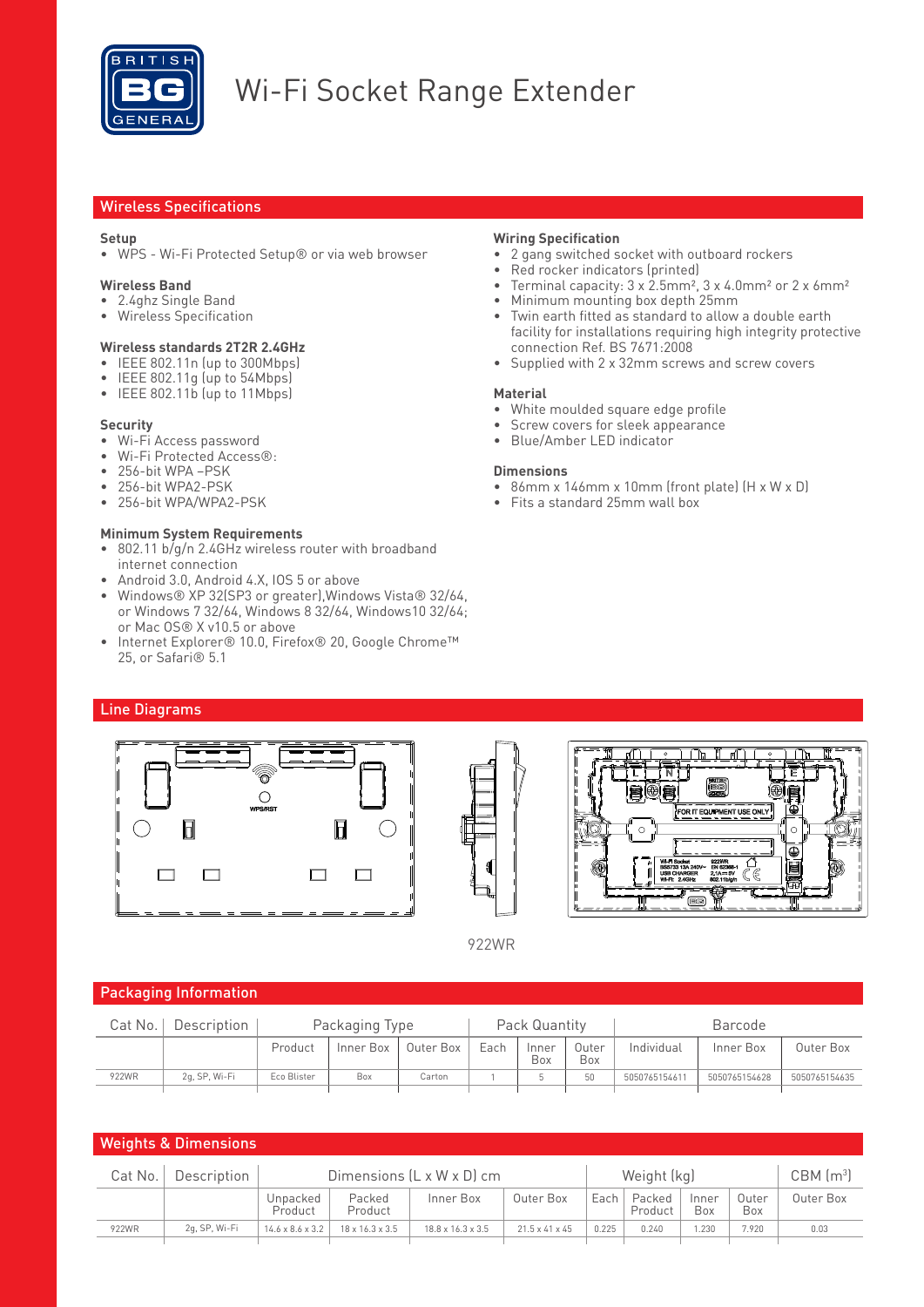

## Wi-Fi Socket Range Extender

#### Installation Information

#### **Safety Warning**

For your safety, this product must be installed in accordance with local building regulations. If in any doubt, or where required by the law, consult a competent person who is registered with an electrical self-certification scheme. Further information is available online or from your Local Authority.

Please read carefully and use in accordance with these safety wiring instructions.

Before commencing any electrical work ensure the supply is switched off at the mains either by switching off the consumer unit or by removing the appropriate fuse.

Wiring should be in accordance with the latest edition of the IET regulations (BS 7671). To prevent fire hazard always use cable of the correct rating, size and type for the application. Any bare earth wires must be covered with appropriate green/yellow sleeving.

Warning do not exceed the load rating of this device as stated on the rear of the product.

If in doubt consult a competent electrician.

#### **Wire Identification – Twin & Earth Cable**

**EARTH** = Green/Yellow Sleeving

**NEUTRAL** = Black (pre Apr 04) / Blue (after Apr 04) **LIVE** = Red (pre Apr 04) / Brown (after Apr 04)



The ends of the individual conductors should have the insulation removed by approx.12mm. Any bare earth conductors should be sleeved to within 12mm of the ends. (These details are for general information only and conductor lengths may need to be trimmed in certain installations).

#### **Position your Wi-Fi socket:**

Your Wi-Fi socket should be positioned half way between your router and the Wi-Fi dead-zone. Use the signal strength indicator on your mobile device to determine the mid-signal point. Choose a location away from Bluetooth devices and other household electronics (cordless phone, microwave oven, baby monitor, etc.) to minimise signal interference. Choose a location away from Bluetooth devices and other household electronics (cordless phone, microwave oven, baby monitor, etc.) to minimise signal interference.

#### **Wiring Instructions:**

1) Install mounting box (metal or patress) for either flush or surface mounting, ensuring appropriate size of product. (mounting box to be purchased seperately)

2) Select the most suitable entry point of the mounting box (knock-out) and route the supply cable through. 3) Cables should be prepared so a sufficient conductor length reaches the terminals. Strip the ends of the individual conductors leaving an adequate length bare to enter terminals

4) Line up the new socket to mounting box and take note of where each terminal is located. 5) Connect each wire to the matching terminal. (**Earth** = Green & Yellow sleeving, **Neutral** = Blue (Black pre Apr 04), **Live** = Brown (Red pre Apr 04)). An earth connection should always be made between the mounting box earth terminal and the socket earth terminal. Make sure no copper wire is exposed & that only the bare end enters the terminal. 7) Tighten terminal screws securely. (do not over tighten)

8) Carefully position the accessory into the mounting box, ensuring that no wires are trapped between the plate and the wall and secure with screws (do not over tighten) then set screw covers in place (optional).

9) Once installation has been completed correctly, replace the fuse for the circuit, switch the power back on at the consumer unit and test.

#### **Twin Earth Fitted**

This socket is fitted with with two linked terminals to provide a dual earth facility. This is for use in "clean earth" installations where additional earth capacity is required to comply<br>with Regulation 607 of BS7671 IEE

#### **Wi-Fi socket setup instructions:**

Ensure that your Wi-Fi socket is connected to the power supply as per '**Wiring instructions**' (see reverse).

After the initial power up the LED indicator will illuminate with a solid blue light. After a short period of time the indicator will then start to blink and the product will then be ready for set-up. Proceed with your preferred method of connection:

#### **Wireless setup**:

There are three installation methods to connect to the Wi-Fi socket;

**Web browser** - Using your computer, smart phone or tablet's internet browser (Safari, Chrome, Firefox, Edge, Internet Explorer).

**QR code** - Scan the QR code to take you directly to the setup page.

**WPS (Wi-Fi Protected Setup)** - One touch setup, no configuration needed.

#### **QR code setup:**

- On your smartphone or tablet, connect to a new Wi-Fi network called "BG" (no password is required).
- Scan the QR code.
- Select the Wi-Fi network to be extended.
- Enter your Wi-Fi router password.
- Ensure the tick-box "Set Local & Internet SSID as the same" is ticked.
- This will change the BG network name to match your current router network name.
- Click 'Next
- \* Note: Should you need to change the network encryption mode, choose from drop-down menu. Default is WPA2-PSK. Refer to your router handbook for further details.
- Click 'Apply'.
- The Wi-Fi socket should show a solid blue LED, and is now ready to use.
- Your devices will connect using your existing Wi-Fi network name.

#### **Web browser setup:**

further details.

- Connect to a new Wi-Fi network called "BG" (no password is required). \* Note: if the BG network is not showing, please reset the Wi-Fi socket.
- Enter **http://bg.repeater.net** into your browser search bar.
- Select the Wi-Fi network to be extended.
- Enter your Wi-Fi router password.
- Ensure the tick-box "Set Local & Internet SSID as the same" is ticked. This will change the BG network name to match your current router network name.
- Click 'Next'. \* Note: Should you need to change the network encryption mode, choose from the drop-down menu. Default is WPA2-PSK. Refer to your router handbook for
- Click 'Apply'.
- The Wi-Fi socket will show a solid blue LED, and is now ready to use.
- Your devices will connect using your existing Wi-Fi network name.

#### **WPS (Wi-Fi protected) setup:**

• Press and hold the WPS button on your router for 5 seconds.

- \* Note: WPS connection may differ for each manufacturer, please refer to your router handbook for you specific WPS connection method.
- Press the WPS/RST button once on the Wi-Fi socket
- The LED will blink orange whilse connecting to your router/
- Once connected, the LED will light solid blue.
- Your devices will connect using your existing Wi-FI network name.

#### Resetting your Wi-Fi socket:

- Press and hold the WPS/RST button on the front of the Wi-Fi socket for 5 seconds
- The LED will blink amber/blue and then extinguish
- Wait for a blue blinking LED to return
- Your Wi-Fi socket is now ready to setup

 For a visual guide on all setup information please visit **www.bgelectrical.uk/wifi-sockets**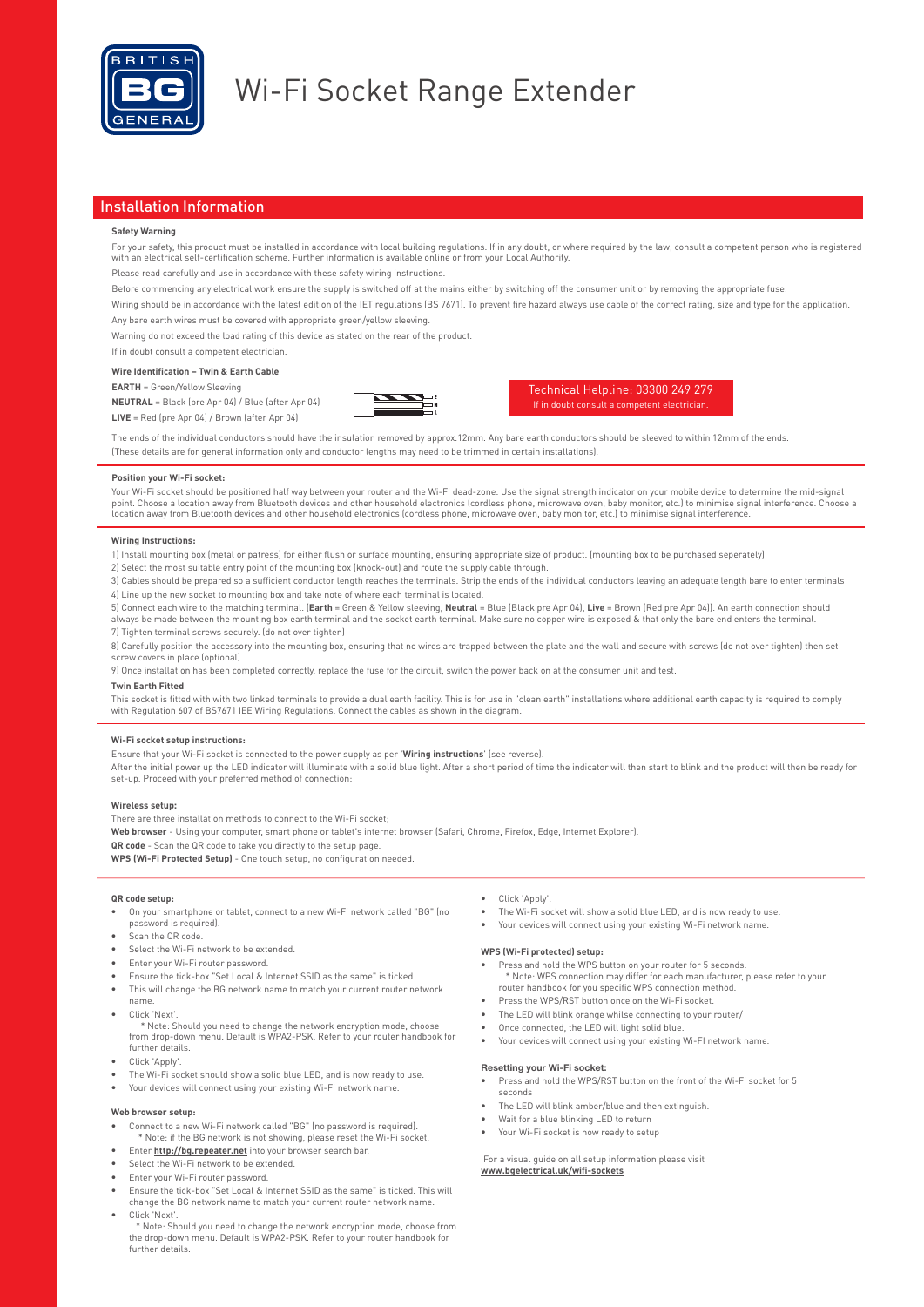

# Technical Data Wi-Fi Socket Range Extender + USB Charger

## **Brief product description:**

Eliminate dead spots and expand your Wi-Fi coverage with the Wi-Fi Socket Range Extender.

## **Features:**

- 1x 2.1A USB outlet for charging your mobile devices
- Improved Wi-Fi coverage throughout your home
- Works with all wireless broadband routers
- Easy to install and setup with one touch WPS
- N300 Wi-Fi Technology Up to 300Mbps data transfer speed
- Perfect for streaming music and videos or playing online games
- Suitable for Computers, Tablets, Mobile Phones, Games Consoles, TVs
- Single band (2.4Ghz)
- No plug-in adapters keeps socket free for use

## Product Images



922UWR

| <b>Technical Specifications</b> |
|---------------------------------|
|---------------------------------|

| Standard(s)                          | BS 1363-2                                                                |     |
|--------------------------------------|--------------------------------------------------------------------------|-----|
| Rating                               | 13 Amp 240V~                                                             | C E |
| <b>Contact Gap</b>                   | 3.0mm minimum                                                            |     |
| Switch Type                          | Single Pole                                                              |     |
| Terminal Capacity - L & N            | 3 x 2.5mm <sup>2</sup> , 3 x 4.0mm <sup>2</sup> & 2 x 6.0mm <sup>2</sup> |     |
| <b>RoHS Directive</b>                | Yes                                                                      |     |
| <b>WEEE Directive</b>                | Yes                                                                      |     |
| <b>Mounting Box Depth (Min)</b>      | 25mm                                                                     |     |
| <b>Fixing Centres</b>                | $120.6$ mm                                                               |     |
| <b>USB Output</b>                    | 5V, 2.1A                                                                 |     |
| <b>Output Tolerance</b>              | $5\%$                                                                    |     |
| <b>Stand-by Power</b>                | $< 75$ mW                                                                |     |
| <b>USB Overcurrent</b><br>Protection | < 2.43A                                                                  |     |

## Wireless Specifications

- Wireless standards 2T2R 2.4GHz
- IEEE 802.11n (up to 300Mbps)
- IEEE 802.11g (up to 54Mbps)
- IEEE 802.11b (up to 11Mbps)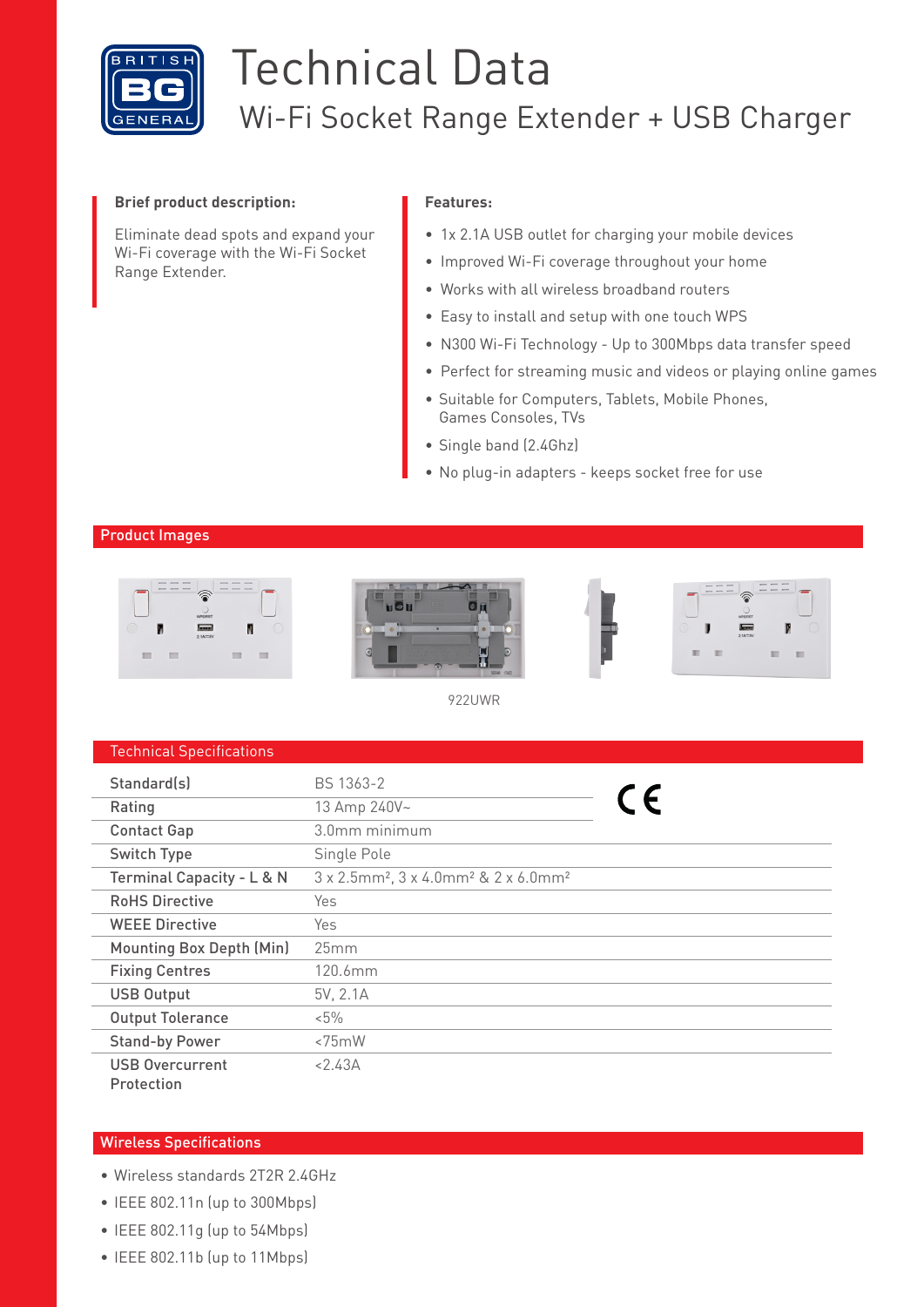

# Wi-Fi Socket Range Extender + USB Charger

## Wireless Specifications

## **Setup**

• WPS - Wi-Fi Protected Setup® or via web browser

## **Wireless Band**

- 2.4ghz Single Band
- Wireless Specification

## **Wireless standards 2T2R 2.4GHz**

- IEEE 802.11n (up to 300Mbps)
- IEEE 802.11g (up to 54Mbps)
- IEEE 802.11b (up to 11Mbps)

## **Security**

- Wi-Fi Access password
- Wi-Fi Protected Access®:
- 256-bit WPA –PSK
- 256-bit WPA2-PSK
- 256-bit WPA/WPA2-PSK

## **Minimum System Requirements**

- 802.11 b/g/n 2.4GHz wireless router with broadband internet connection
- Android 3.0, Android 4.X, IOS 5 or above
- Windows® XP 32(SP3 or greater),Windows Vista® 32/64, or Windows 7 32/64, Windows 8 32/64, Windows10 32/64; or Mac OS® X v10.5 or above
- Internet Explorer® 10.0, Firefox® 20, Google Chrome™ 25, or Safari® 5.1

## **Wiring Specification**

- 2 gang switched socket with outboard rockers
- Red rocker indicators (printed)
- Terminal capacity:  $3 \times 2.5$ mm<sup>2</sup>,  $3 \times 4.0$ mm<sup>2</sup> or  $2 \times 6$ mm<sup>2</sup>
- Minimum mounting box depth 25mm
- Twin earth fitted as standard to allow a double earth facility for installations requiring high integrity protective connection Ref. BS 7671:2008
- Supplied with 2 x 32mm screws and screw covers

## **Material**

- White moulded square edge profile
- Screw covers for sleek appearance
- Blue/Amber LED indicator

#### **Dimensions**

- 86mm x 146mm x 10mm (front plate) (H x W x D)
- Fits a standard 25mm wall box

## Line Diagrams







922UWR

## Packaging Information

| Cat No. | Description         | Packaging Type |           |           | Pack Quantity |              |              | Barcode       |               |               |
|---------|---------------------|----------------|-----------|-----------|---------------|--------------|--------------|---------------|---------------|---------------|
|         |                     | Product        | Inner Box | Outer Box | Each          | Inner<br>Box | Outer<br>Box | Individual    | Inner Box     | Outer Box     |
| 922UWR  | 2q, SP, Wi-Fi + USB | Eco Blister    | Box       | Carton    |               |              | 50           | 5050765154581 | 5050765154598 | 5050765154604 |
|         |                     |                |           |           |               |              |              |               |               |               |

| <b>Weights &amp; Dimensions</b>                                                |                     |                              |                             |                               |                            |       |                   |              |              |              |
|--------------------------------------------------------------------------------|---------------------|------------------------------|-----------------------------|-------------------------------|----------------------------|-------|-------------------|--------------|--------------|--------------|
| Dimensions $(L \times W \times D)$ cm<br>Description<br>Weight (kg)<br>Cat No. |                     |                              |                             |                               |                            |       |                   |              |              |              |
|                                                                                |                     | Unpacked<br>Product          | Packed<br>Product           | Inner Box                     | Outer Box                  | Each  | Packed<br>Product | Inner<br>Box | Outer<br>Box | $CBM$ $(m3)$ |
| 922UWR                                                                         | 2q, SP, Wi-Fi + USB | $14.6 \times 8.6 \times 3.2$ | $18 \times 16.3 \times 3.5$ | $18.8 \times 16.3 \times 3.5$ | $21.5 \times 41 \times 45$ | 0.225 | 0.240             | .230         | 7.920        | 0.03         |